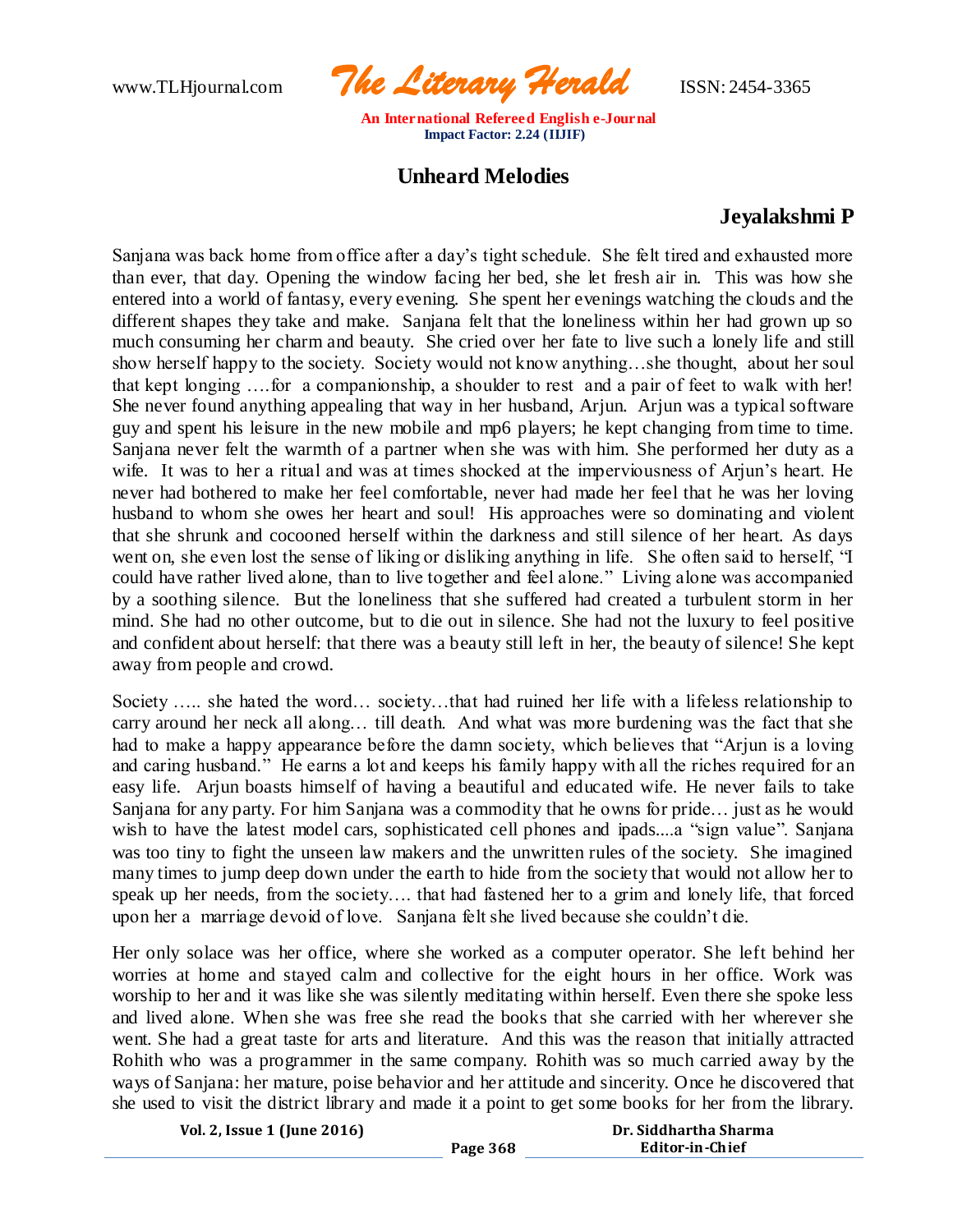www.TLHjournal.com *The Literary Herald*ISSN: 2454-3365

Sanjana borrowed and returned them with a smile, as a token of gratitude. Rohith had never heard her speak and was curious to know how her voice was. It was always an "m", "mhm" or "ok" in reply from Sanjana for any number of questions!

Back home Sanjana felt tired and exhausted and was fast asleep. She was tired not of the day's schedule, but of the silent, monotonous life….life devoid of love. Sanjana was carrying and was soon expecting her baby. She was secretly wishing it would be a boy so that her history does not repeat to her child. She didn't want her child to be imprisoned in an adorned cage. Arjun was all the more excited. He was more pre- occupied in arranging grand celebrations and parties and was excited to boast of his fatherhood. He hardly bothered about the longings of his wife as a pregnant woman. Weeks passed and Sanjana had a baby… a boy baby. Arjun arranged for a pompous party inviting all friends and relatives. Rohith was also there and was so happy to see Sanjana after a long time. He brought her a book to read. He took a look around her room. It was decorated with fur dolls, stickers, flowers etc., and the ceiling had a galaxy sticker with planets, moon and clouds which gave an impression that she was a lonely fairy. Sanjana smiled again and accepted his gift. Smile was her only language and it almost captivated Rohith. He saw a blue diary with beautiful stickers on the outer cover. It was written on the first page "I speak to myself, not for the eyes of others." Obviously, it was Sanjana's diary and Rohith was happy that she spoke at least to herself, if not with none other. Yes, Sanjana spoke to herself gazing through the window. Now she had the company of her son who looked out along with her through the window. Sanjana now loved her solitude and silence and would not like to be intruded upon. She had learnt to love her life in her own way. Her life with Arjun was a silent collapse, she had to leave herself behind, at a point and proceed forward in life. She imagined that her true self, her soul, was left alone, aloof somewhere in the remote past and leaving the one half , the other half carrying her body and breath marched forward in life. She became a breathing doll devoid of soul. She developed a sort of inferiority complex that she is incapable of being loved and cared, a mass of flesh in her partner's eyes.

After three months she joined office and Rohith had visited her house along with his wife a few times and with his friends a few times. Arjun engaged him and gave him good company, so as to appear good in the eyes of the society. Rohith enquired about her health as she had joined after three long months. Sanjana said, "Am okay". He just couldn't hear her whisper and guessed it should be so from her lip movements. He was reminded of an incident in the past when he visited her home: Sanjana came up to Arjun and told something which only Arjun could hear, understand, decipher or whatever it was. Rohith was curious to know what she said and how Arjun understood it. He always compared this with his wife's loud noise when she dominated him and argued with him endlessly. Rohith started affiliating his mother tongue to a language used for quarrel and confusion and each time his wife spoke in such a way, he felt like closing his ears and shutting himself in a vacuum, so as not to listen to any noise. Silence became his language; to convey anything out of love was through silence to him now. He felt silence was musical, melodious, soothing and serene. He felt deeply that Sanjana's presence in the office brought him a feeling of security. Her presence explicitly underscored how he had felt homeless and orphaned in her absence. It was like he had lost his self somewhere and felt like a refugee, driven out of life; of time and space, with nothing to live and no reason to live for. This was a strange feeling and he felt he should overcome it slowly.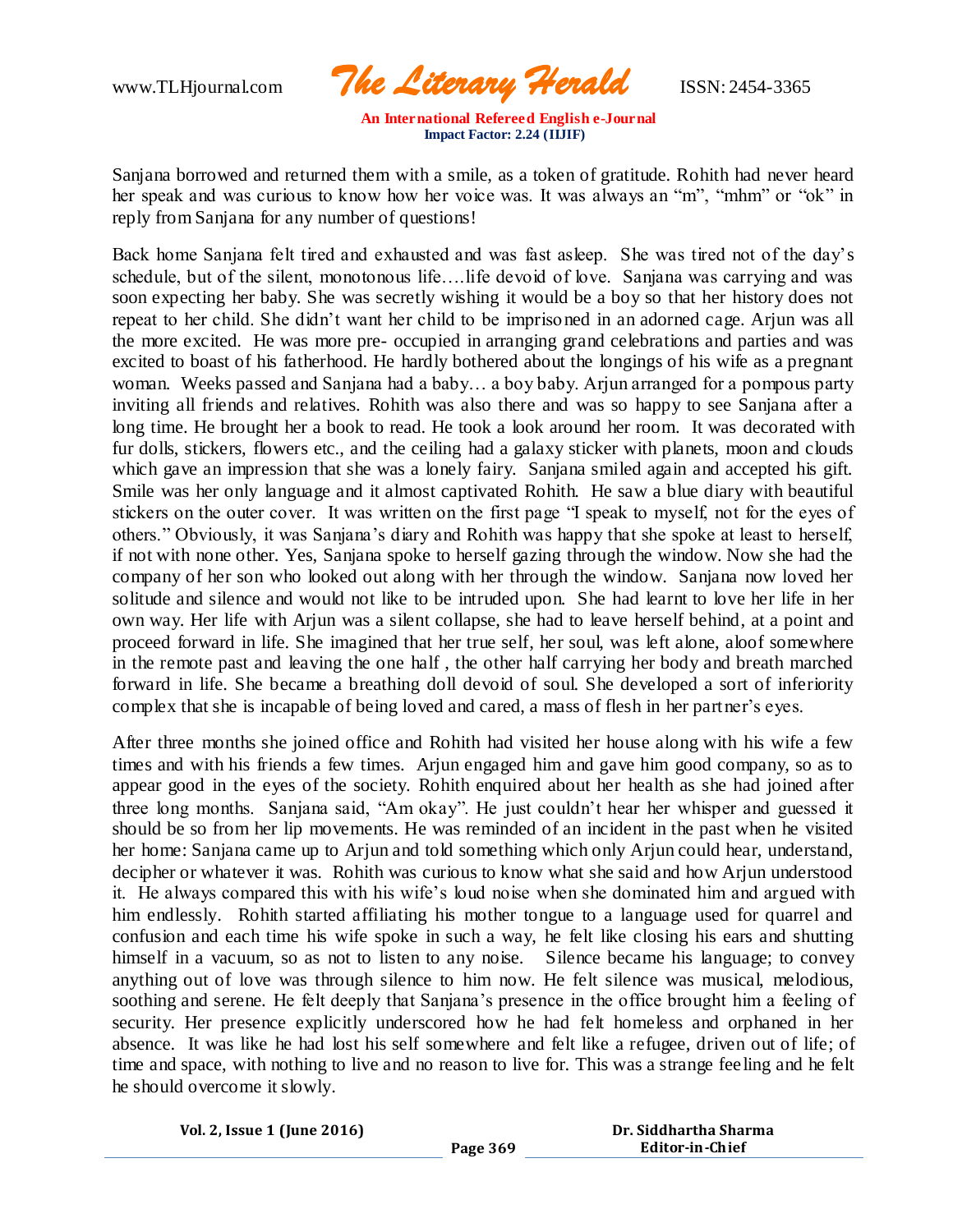www.TLHjournal.com *The Literary Herald*ISSN: 2454-3365

When he reached home, Rohith hugged Renu and looked into her eyes. He read no love in her eyes and were made up with black borders through which he couldn't penetrate. He immediately thought of Sanjana's passionate eyes. He had not watched them closely. But he had noticed them flutter, when he approached her; those two butterflies that spoke out her feelings. Her joys, her sorrows, her love, her fears were all through her eyes that she conveyed. At times he had felt he had been captivated by her mesmerizing eyes and stood dumbstruck. He had developed a sort of soft corner for Sanjana. "Is this love or just sympathy?", he couldn't really understand. "Even if it s love what is the use? This is a torture", he felt. He was torn apart. He can never even say this to Sanjana or anyone else. Society will not accept this, he feared. He was willing to live out of the society.... in the farthest corners of the Earth if it allows him to live with his love. But no ways, she was married and is a mother now and he was also married. Rohith was tossed by his inability to do anything. This was painful…like walking on fire.

"Fire! Fire! Fire!" shouted the security and ran into the office urging everyone to get out. It was 10.00 AM in the morning and the whole company was immersed in official stuff. People started running and there was chaos. Rohith immediately searched for Sanjana amidst the grey smoke. He saw her standing there all alone. Even in the smoke he could see the fear in her eyes. He grabbed her hand and brought her to the back door. She was dumb folded and fear stricken by the blaze and tears filled her eyes. Rohith felt her hands were chill and she was shivering. He brought her close to himself. He could feel her body shake and shiver as she sobbed heavily. He could feel her eyes flutter on his cheeks and in a few seconds all movements of her body stopped. Rohith realized something went wrong, that she was collapsing and was going to blank out. He wanted to call her with all his soul, "Sanjana" . His voice and words failed to come out. He was shocked not more by the fire accident, but by the thrill of holding his love, feeling her softness, hearing her heartbeat and the minimal utterances she made. The moment of long wait had all come to an end... here she was in his arms; he patted her cheeks and checked if she was breathing. He ran to the corner, fetched the bottle of water, splashed it on her face and poured into her mouth. He held her up in his arms and rubbed her chill hands.

After an hour Sanjana woke up to find herself in a hospital. Arjun was standing there with their son and Rohith was present too. Both were so happy to see her wake up. Sanjana was soon asleep due to the drowsiness caused by the drugs. She was still not out of her shock and cried and sobbed and jerked in her sleep. Rohith cried aloud to himself, *"My love, am there, be assured."* He felt like literally crying of his inability to hold Sanjana's hands with love, to soothe her, to comfort her, to take her to the paradise of peaceful sleep. He almost got irritated by Arjun's behavior: "What the hell he is doing... speaking on the cell phone ... explaining the incident to people... why not throw that mobile down for sometime… and sit beside my sleeping beauty. … she is panicked."

For two days Rohith was in the hospital, helping Arjun and Sanjana and then she was discharged home. Months passed and Sanjana had her second son too. But she still felt insecure, she was never happy. The window through she looked at the sky started inviting her to heaven. She started bothering about the other part of herself; she felt she had abandoned in the midst of the journey of life. While she was weaving sweaters for her kids, she often used to think, *"Why not weave my soul and body together like this in beautiful colors. My body feels incomplete without my soul!"*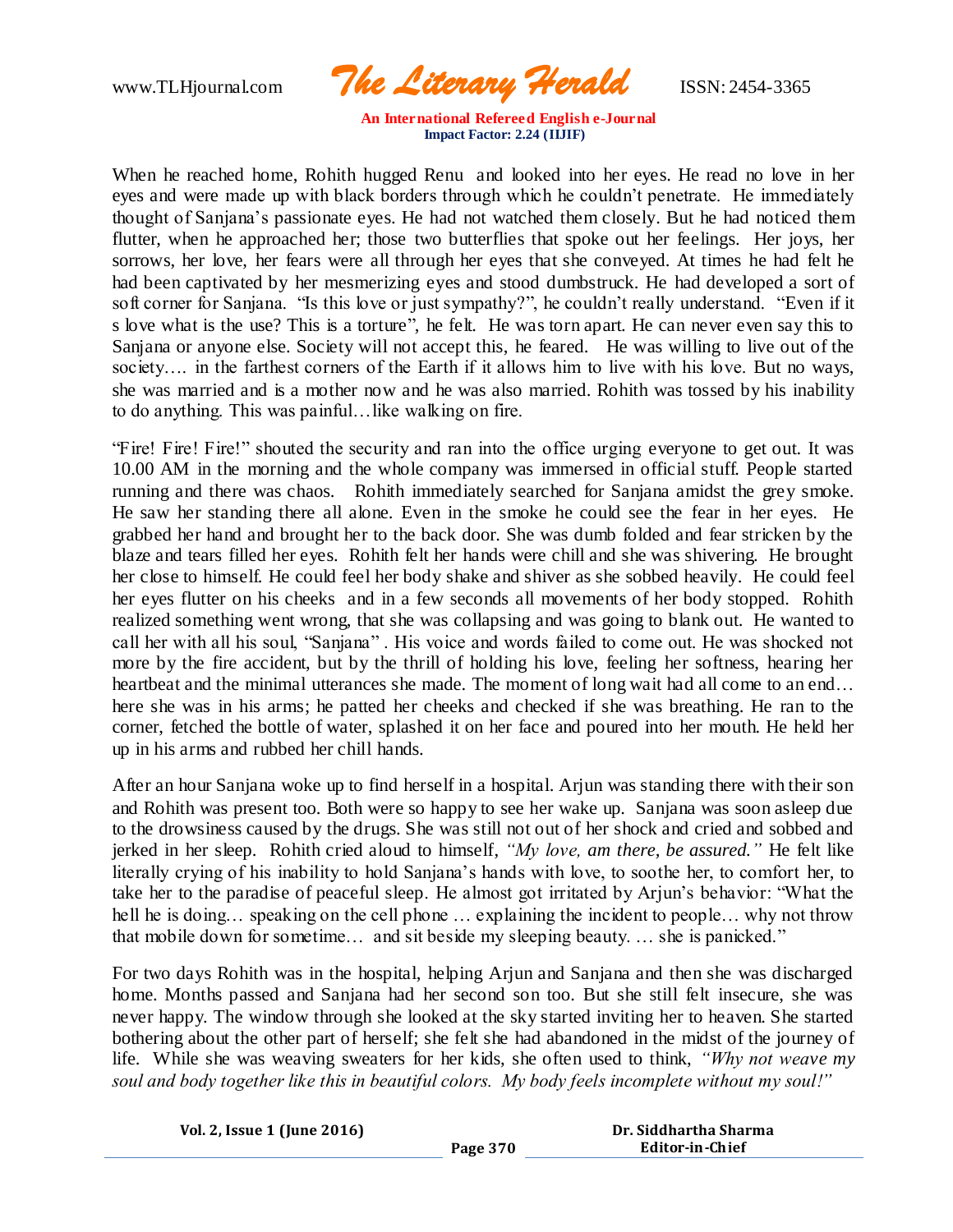www.TLHjournal.com *The Literary Herald*ISSN: 2454-3365

She was wasting herself and her only joy was to see her kids grow up. Arjun decided to leave the kids who were a little grown up now, with Sanjana's mother for their studies. This made her lonelier. She became thin and weak and developed more health complications. In her silent prayer, she longed for an easy death. She yearned for the liberation of the soul from all the sufferings of loneliness. It was a silent and cold night. She woke up from a dream. ...a little girl was calling her, *"get back, it's late… am alone."* It was 2 in the night. Sanjana switched on her table lamp and started writing. She dropped her pen and diary down as if in deep sleep. … *never to wake up*! The family doctor confirmed that she had died of heart attack. Arjun was totally dismayed and didn't know how to console the bereaved children. Rohith received the message and rushed to Sanjana's place. There she lay… still and chill. The silence this time was heavy. Rohith felt like embracing her, putting her on his lap and cry aloud. He controlled himself so as not to bring disreputation to his silent angel... who had turned to dead silence now. He watched Sanjana being carried away from her golden cage, all set free, free to fly like a beautiful, tiny bird to sing and hop to any branch, any tree. She can sing, not in silence now, so loudly and the world will be enthralled by her musical tone. She was travellng for the last time, she was travelling alone silently, this time no one went along with her, not the family, her friends, not the society!

Days went on grey and grim, black and dark. Rohith often visited Sanjana's house. He saw Sanajana in her children. He couldn't own Sanjana, her love and innocence. But he took ownership of her silence, as if it was his legacy from her. He spent silent hours gazing at his angel's portrait, her room, her window, her dolls, her half – completed paintings and half made sweaters. He saw the flowers on the trees; he was reminded of how her gracious fingers danced to an unheard rhythm as they moved up and down, front and back until she wove them into a beautiful garland of marvelous colours and fragrance. She was epitome of grace!

Arjun decided to rent his flat and transfer his job to Bangalore so that the children are not haunted by memories. Rohith noticed that Arjun was also searching for words now, when he spoke. Arjun lost the roaring laughter, the loud words, and the fast movements, which in fact made up his unique, dominating personality. Sanjana's silence had gripped the whole atmosphere, he thought as tears rolled by his cheeks. Rohith's only solace was that space and he couldn't part with it at all. He told Arjun that he would take care of the house and live there. Arjun was happy about this idea and decided to leave Sanjana's room undisturbed with her few tiny belongings that she always used. The day of departing came and Rohith saw the family off in the airport with all tears. Had Sanjana been with them, how happy things could have been! Rohith for a moment thought of the silly jealousies he had over Arjun, when he held Sanjana's hands or patted her shoulders unintentionally during conversations. Now he felt, he would have been happy if Sanjana had lived….just lived…. lived as Arjun's wife!

Rohith came back and sat on the window side where he often saw Sanjana. "What was there my baby that held you up for hours, for days and for years?" Rohith saw the clouds and the way they danced in the sky. He could see nothing in the clouds, than Sanjana's face, the silent and serene looks in her beautiful eyes! The smile and that is all that he saw in her…. the lifeless smile. He cried aloud this time…. As if he would no longer contain the grief and his loneliness gave him the license to do it. After some minutes of outpour of feelings and tears, he drank a glass full of water and tried to calm down himself. Silence gripped his heart and mind and the whole room was immersed in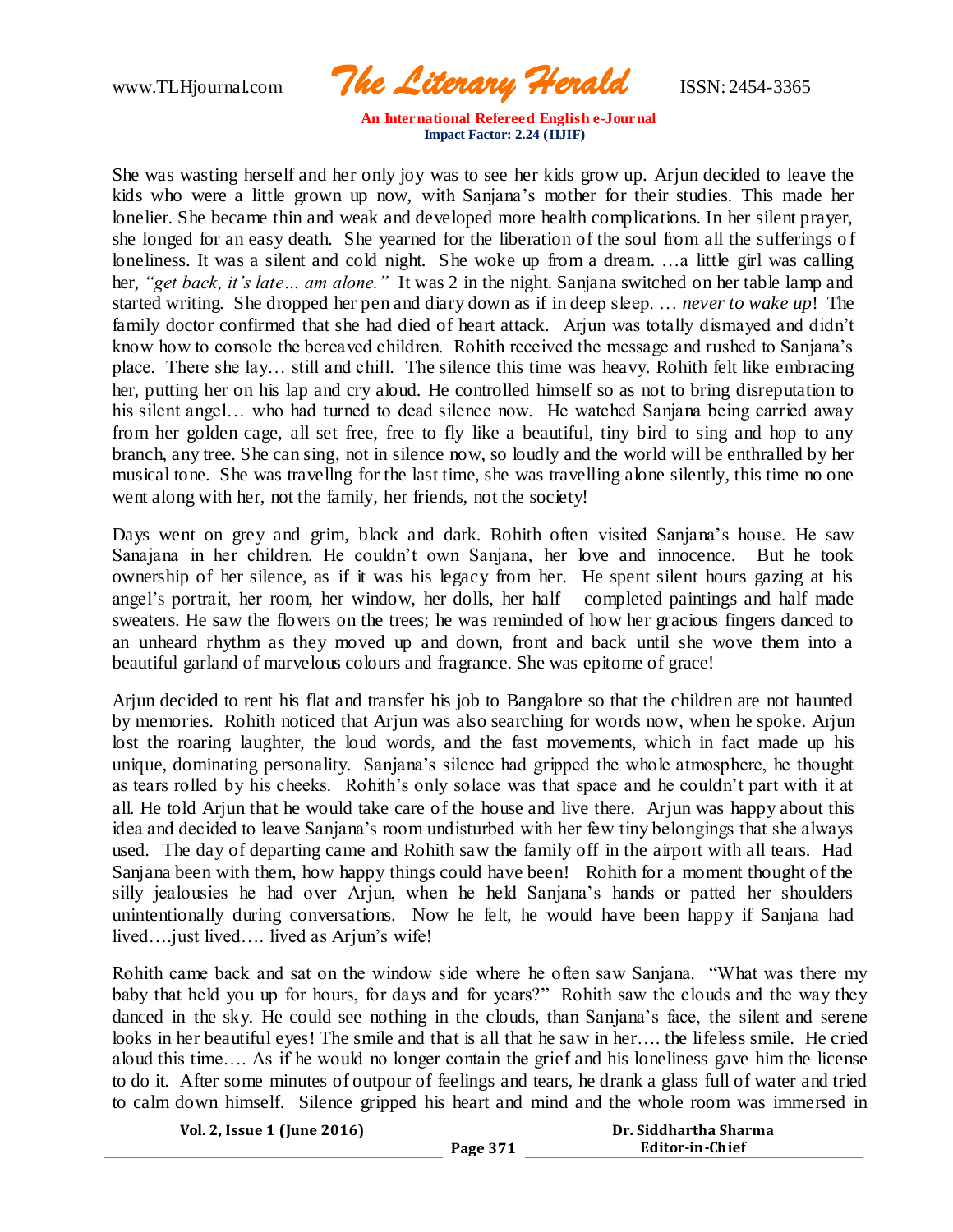www.TLHjournal.com *The Literary Herald*ISSN: 2454-3365

silence as if it were a grave yard…. It was an eerie silence and he was in fact afraid of it. There was a gush of breeze through the window and the papers in a blue diary moved rapidly in air and Rohith was in a way thankful to that small possession of Sanjana, for having broken the silence. He held it in his hands with lots of love and care as he had one day held his beloved in his arms. Running through the pages slowly, he came across his name "Rohith" and he stopped there. He read and reread his name in a deep voice as if it were engraved on a tomb, an epitaph in his darling's heart.

The lines ran so: "Rohith held me in his arms…. I lay there as a child…. *I felt I had travelled years in the past …. to infinite past* ….. and was in my mother's womb…floating in the amniotic of love and care…. I instantly felt that he was standing there in between me and my grief and that moment was my paradise… *my paradise regained*…. I realized the relationship between time and space …how a moment had transferred me in a wholly different space…..*the moment was mine*…. *the space was all mine*……I had inscribed the golden moment in my heart ….never to be erased by the storm of my life. All my silence started singing in my heart…. my melodies were heard in his soul as I heard his heart beat in tune with it. *He did not speak anything at all… I heard no sound…but I could feel him call me "Sanjana" from the depths of his heart ….* I could feel his lips pronounce my name …. I could feel it from the movement of his lips. Yes it is ….it is….my name….. *Sanjana! Sanjana!* my name, it is years since I've heard someone call me by this name with so much love....it was in my childhood, my dad, mom and friends called me so. It was like life blood ran all over my body from my brain to my feet…. *I realized am born again*…. It was such a feeling which no words can explain how I felt like…. *to know that am alive… am living*....and that I was traveling a long journey and that I had no one other than Rohith with me and we were travellng into the past…. I felt as if he put me together; my shattered self; he lifted me, now along with my soul which I had left behind years ago…….assuring me as he held me in his arms, *"My love, am there, be assured*.*"* In the hospital I slept like a new born infant roomed in with its mother.... experiencing the warmth of the mother and exploring the colouful world in its own way*. I AM WITH ME NOW! body, mind and soul all held in inseparable affinity to each other in one single moment… in one single embrace*. Rohith had showed me how much a man can love me, love me unconditionally. This love had rendered me eternal and I would want nothing more in my life. I felt like standing on the roof of the world and saying aloud to the society that I had once and for all broken all the shackles they had tied on to my hands, legs, heart and my lips. When I woke up again I said to myself, *"No one should marry… never… until one feels in the deepest corners of his heart, 'I will die if I don't get her or him as my partner in life, my other half. Without him or her I am just a body devoid of soul!"*

Rohith was shivering. *"Is it me? my darling, my angel, my life, my love, my hope, my home, my Sanjana?* As if he would not wait for anything, anymore, he ran to the beginning f the date. It was January 19, 2007. The day the fire broke out in the company. Rohith confirmed that Sanjana had recorded the moments of the fire accident. All the sorrows that he had controlled with much difficulty, came erupting out wildly. *Sanjana, Sanjana, my Sanjana*! *Oh God give me my life back….give me my Sanjana back…Oh God. Why such a fate….why with me? Why did you bring her to me? Just to leave her sleep in her grave and me cry like a lost child like this? Oh my God! Take me away…. Take me to Sanjana….before I kill myself…. let me not breathe anymore."* He ran like a frightened deer here and there and came to the window and talked silently *"Sanjana dear, do you hear me? Am here baby to hold you, to soothe you, to comfort you and kiss you.*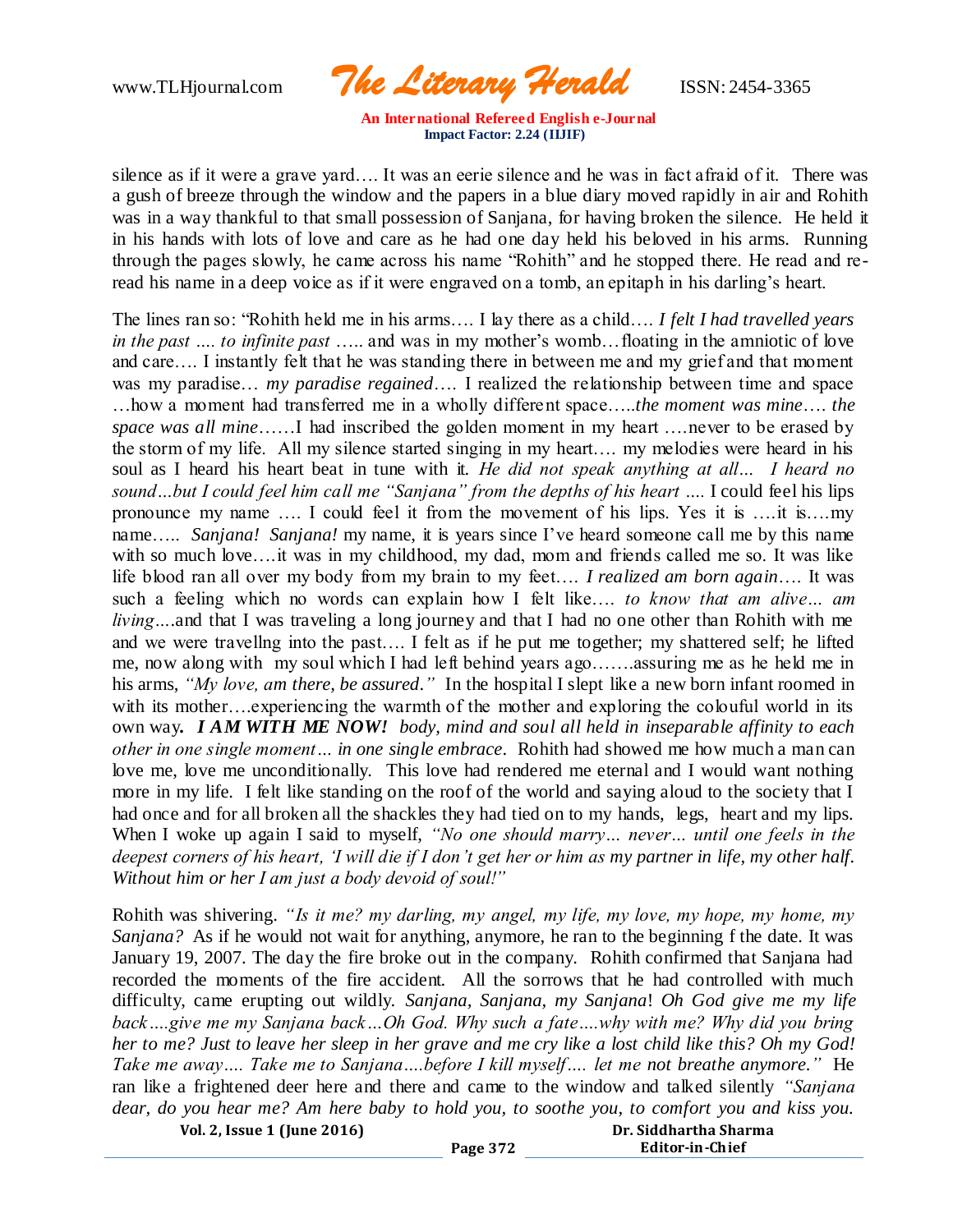www.TLHjournal.com *The Literary Herald*ISSN: 2454-3365

*Come back to me my darling. I want you. Let us live a life as a man and his beloved wife! Let us be one body with two souls, one soul in two bodies. Sanjana, Sanjana, why didn't you tell me this my dear? For a moment I could have added meaning to my vain life. Oh! Yes! You don't speak at all. But your silence spoke millions of stories, how did I not read this in your lovely eyes. I will accuse your eyes for this. They were mesmerizing … each moment I looked into them I was taken into a trance…. I had never been myself…intact with body and soul… the moment I looked into your eyes…..Ah those eyes! Those eyes…..those tiny little butterflies in your flower like face…. your fragrance! my dear Sanjana!"*

There was a call in his mobile and Rohith let the phone ring. He didn't pick up the call. It was from Renu. He walked down to his car and drove back home, grief stricken as if a five year old son had lost his mother in a mob….as if a father had lost his beloved daughter in a crowd, his only meaning in life!. As he entered his house, Renu came running to him and hugged him. Rohith was reminded of the moment he held Sanjana in his arms, her feather like softness … the slender creeper clinging on to him with all fear. He cried within….and desperately wanted to cry aloud. He did not know if he was dead or still alive. Renu's voice brought him back to the mundane world. Again he went in to another world for a moment "m" , "mhm", "ok". Each time Sanjana said "mm" it was as if his unborn children called him with innocent love "papa" and the sound was heard within himself, his heart, his stomach, he did not know where it was actually, the call that shook him totally and he felt like taking her in his arms and hold her close…very close…..He said closing his eyes, "my baby, why don't you break your silence and speak a word?". Renu was shocked a moment. She hugged him so tight and he struggled to breathe. He opened his eyes to see Renu and not Sanjana.

Rohith went and shut himself silently in his room. Renu grew hysterical. She started shouting at the top of her voice. Now for the first time Rohith couldn't hear anything. It was words and sentences that Renu spoke. These held no meaning to him now. It was as if he was in a foreign nation and he need not bother about anyone's speech as he would not understand them. He can walk on the road not bothering to speak to anyone or listen to anyone. His language was silence and he was talking to himself and his dear Sanjana, all that he had not spoken to her when she was alive on earth. He felt, Sanjana's diary speak to him: *"With these words uttered in silence in the depth of my heart, I thee wed"*. He was happy to see her as his bride, shy to look at him with her mesmerizing eyes. In a ceremonious tradition he held his bride all along the way to a paradise of endless joy!

"Joy! Joy? I had never known what it is for the past many years mummy", Renu shrieked out to her parents who had rushed there on receiving her call. They were both furious to see Rohith, who came out slowly. Her mother shouted that they are taking their daughter back home as they could not see her cry anymore. Rohith stood helpless. He was in a way guilty; guilty of doing to Renu what Arjun had done to Sanjana. He felt at least Arjun was ignorant of the fact that he was doing something wrong. But Rohith prided himself many a time in his early days when he was a bachelor that he would give his wife a happy life, as he knew to read the heart of a woman. Yes, he was capable of loving a woman unconditionally. Unfortunately, Renu never gave him an opportunity to get closer and was neither interested to know her husband's needs. He stood silently and saw Renu go away with her parents. As he had expected she never bothered to turn back and look at him once; and once for all with a little love!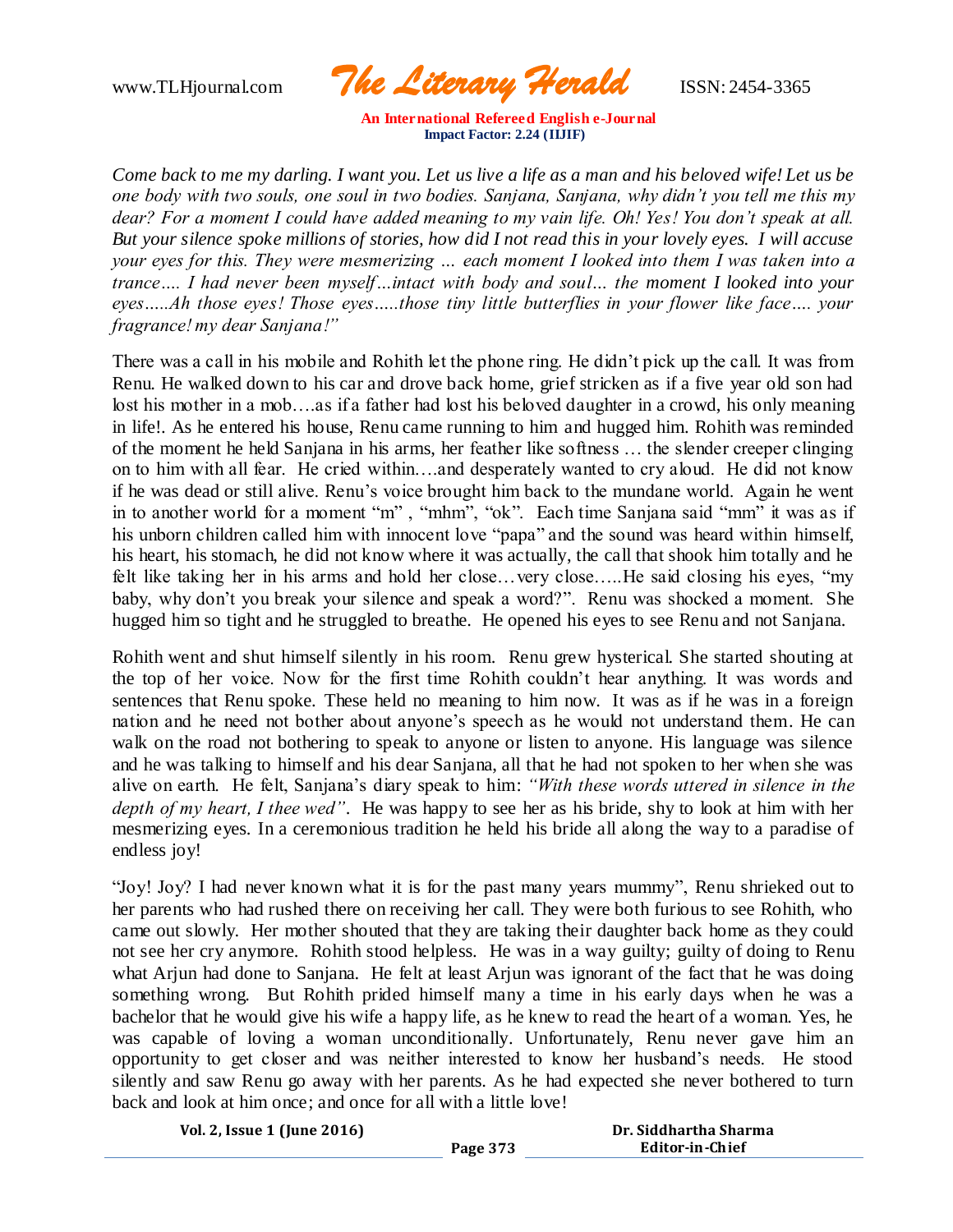www.TLHjournal.com *The Literary Herald*ISSN: 2454-3365

Rohith was drenched in memories and spent the whole night waking from his silence to the little sounds he heard in the stillness of the night. The sky was dark with just a new born moon and it was a very long and tiresome night for him. The night was filled with a prolonged dream and he smiled when he felt the strong presence of Sanjana within him, lying on his chest like a baby. Now he claimed that it was not Arjun who had lost his partner, but he had won his wife back from a dark cave after a long siege. She was in him totally filling up to the brim, his body, mind and soul. He could feel the light weight of her silky body and he ran his hands on her alabaster cheeks. He felt her breathe and move near him, and heard soft sounds, like a baby who wakes from sleeps and babbles in its own language. He spoke in his dreamy sleep, *"Sanjana baby, sleep dear, am here, be assured."*

The next day, Rohith woke up and started packing up his things to move into Sanjana's flat, with all the feelings of a husband and his responsibilities to get back soon to his wife who is awaiting his arrival. He reached there and found everything still. "Is this all dream or does anything happen at all on earth". He went to the window and opened it. He looked up to the sky to see if the Sun really did rise? Does the universe exist at all! He spent every minute as if it were like an hour! A day was as long as a year! The silence killed him little by little and he was taking hold of another legacy of Sanjana. He had started waxing in depression. He kept his eyes shut as if not to see the world! The huge, wide, open world which could not offer a small space for him and his Sanjana to live and love! No sound, no speech was audible to him. Everything appeared like a negative of a photo, while his memories of Sanjana alone existed in his world! He was sharpening his memories of Sanjana day by day and each day she became brighter and more beautiful, just like a portrait that turns beautiful at each stroke of a committed painter. He was dying in the imagination of a life with Sanjana!

As to wake up from his trance the postman pressed the calling bell and handed over a letter to him. It was a divorcé notice from Renu. He was not shocked or pained at all. In a way he liked it and appreciated it. Renu, unlike Sanjana had the courage to remove something from her life that would not be helpful in any way to proceed further in her life. He appreciated and respected her selfrespect in this aspect*. "Had my Sanjana known to respect her flawless self, she could have decided on what she wanted in life. She could've told me about her life, if not to me, to someone else. My angel was silent and all that she spoke was after her death, only when she passed away from this mortal world!"* Rohith started lamenting again from the bed near the window: "My God, what will I do! I had imagined that she was living a happy and full life with Arjun. And that was why I had not wanted to tell her my love and disturb her happy life. It is all gone! God! God! Take me to the irretrievable past, erase those dark and distressing moments in my life. Get me back to Sanjana or give her back to me! Give my Sanjana back to me! Sanjana! Sanjana! Rohith cried and cried until all his sorrows and sobs turned into sleep, to meet his soul mate in his dreams again.

Rohith woke up the next morning from an easy chair and the first feel he was gripped with was guilt. He was torn with guilt of ruining the life of Renu and this only added to his pains! He could not even cry now. He had drained all his energy and tears. But still his wounds were fresh and his pains only increased. He decided to make arrangements for the divorce so that Renu would feel free to find her own way and proceed in life. He felt the Sun was too scorching for his eyes and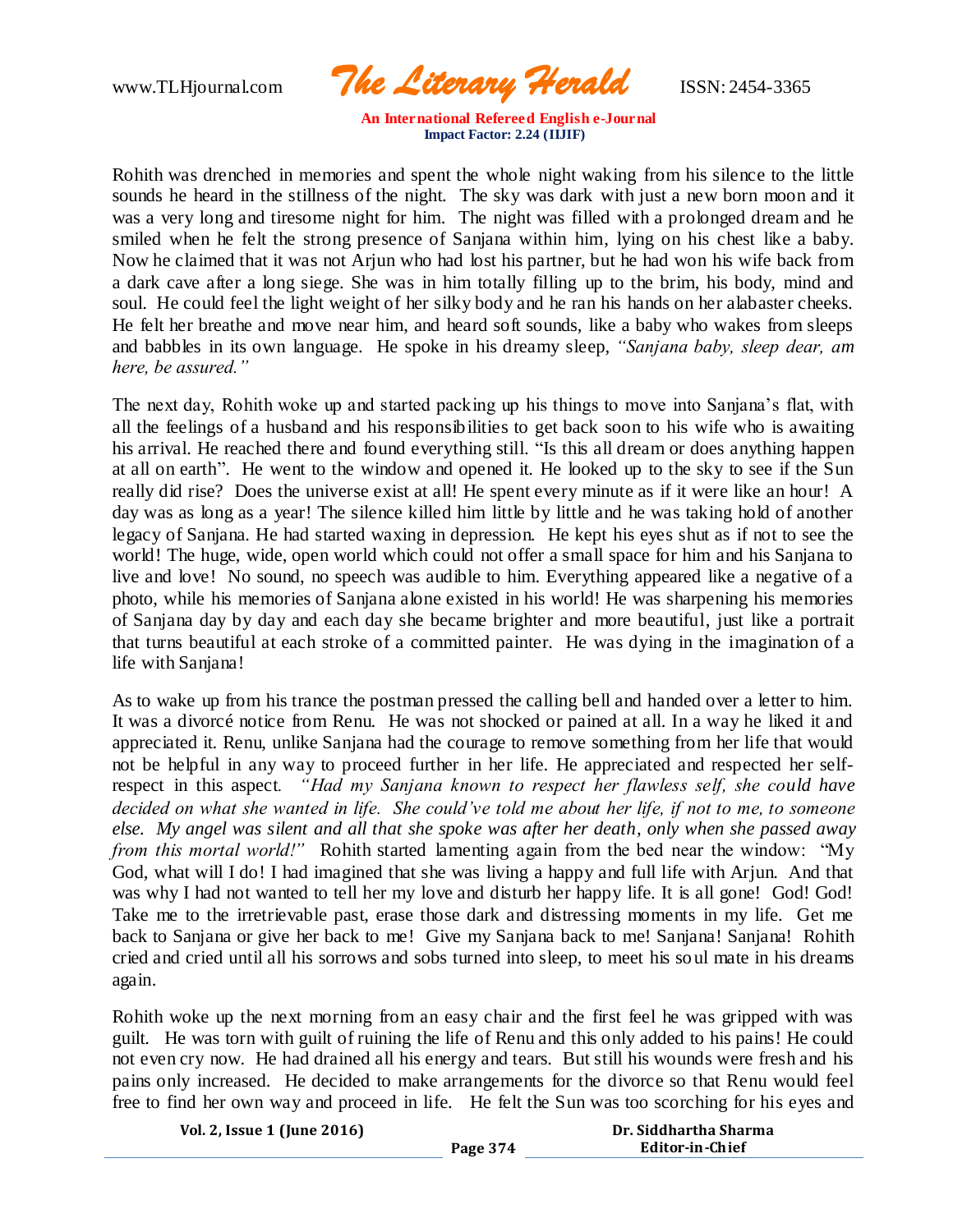www.TLHjournal.com *The Literary Herald*ISSN: 2454-3365

the world was too strange for him to face. His life had been shut within the four walls in Sanjana's home. He now realized why Sanjana had felt so shy to face the society, as he came out to see the streets. People around him were looking at him strangely as if he had landed in that house from another planet. Anyway he decided to go out the next day. He said to himself, "I'll be back soon. My Sanju will not tolerate to be alone at home for long!" It was Sanjana, Sanjana, Sanjana all in his mind. *"When did and where did Renu live in my heart? Did I really marry her? Did I ever feel her as my wife? Did she enjoy being so even if I had entertained that feeling in her? Why should I give her divorce at all?"* he questioned himself. He decided that he would do the ritual of divorce as he had completed the ritual of marriage once for the sake of society.

Days rolled on…. Months and years went on in silence. It had become habitual of Rohith to read the diary as if it were a holy book. He was losing weight and was often sick. He did not care about his health and found solace in his voluntary confinement. One day, he took the last page of the diary in which Sanjana had written and started writing as if it were the conclusion of the silent story of his beloved. The conclusion she had forgotten to tell or rather silenced within her, fearing the monstrous society. *"This society had given birth to millions of Sanjanas, Renus, Rohiths and Arjuns. In fact half of the world brims with such crazy people who staged puppet shows within the drama of life! He prayed all Gods that that must be the last Renu, the last Rohith, the last Sanjana and the last Arjun. Let not the society intervene in any individual's life as it had no rights to strip off the identity of any individual whatsoever."* As if it were the final verdict in a judgment, his pen dropped down and Rohith was traveling into his past for a few minutes. It was almost 9 years since Sanjana passed away. Rohith was feeling like he was going to reunite with her in heaven. *He looked through the window and it was his last gaze! the silent gaze! the eternal gaze from which his eyes never turned away!!!!.* 

Arjun was informed of Rohith's death by one of his neighbours, and he came to do the last rites of Rohith. He had sent word for Rohith's friends and relatives and was sitting in Sanjana's room. He looked at the blue diary on the table and was feeling emotional to see Sanjana's handwriting in it. With tears in his eyes he started going through the pages. He paused where Rohith had once paused and read the contents of the diary fully. He cried *out "Sanjana, I had never imagined I had been so cruel to you. Why didn't you tell me at least for once?"* It was as if Sanjana's portrait was mocking at him. *"You should have asked me this years before when I lived in this house, as your wife." Sanjana! my dear,"I should have talked to you, given at least a moment of my life to you…. To whom I owe all my life. …. I had failed as a husband, as a companion, as a partner as a soul mate, Sanjana. Sanjana! how sweet it is to call your name! how much you could have liked if I had poured out your name from my soul. Sanjana! Sanjana! Sanjana ! you are so lovable! I had missed everything in my life. I had lost all in a day I came to know that I had not lived with my wife, but with her body! Sanjana, you had defeated me! Your silence had doomed me! I had been incapable of loving you and I find myself reduced from a human being… too tiny …..too insignificant against the vast depth of our silence*!

Arjun got up and moved out Sanajana's room. He saw Rohith lying still there, still and serene. It was like he had seen him yesterday in a party, ….speaking so amicably with all who came across in his life. Arjun stood before the body of Rohith with mixed feelings and all of a sudden he burst into tears. His sons held him by his shoulders and made him feel calm. *Arjun told his sons that*